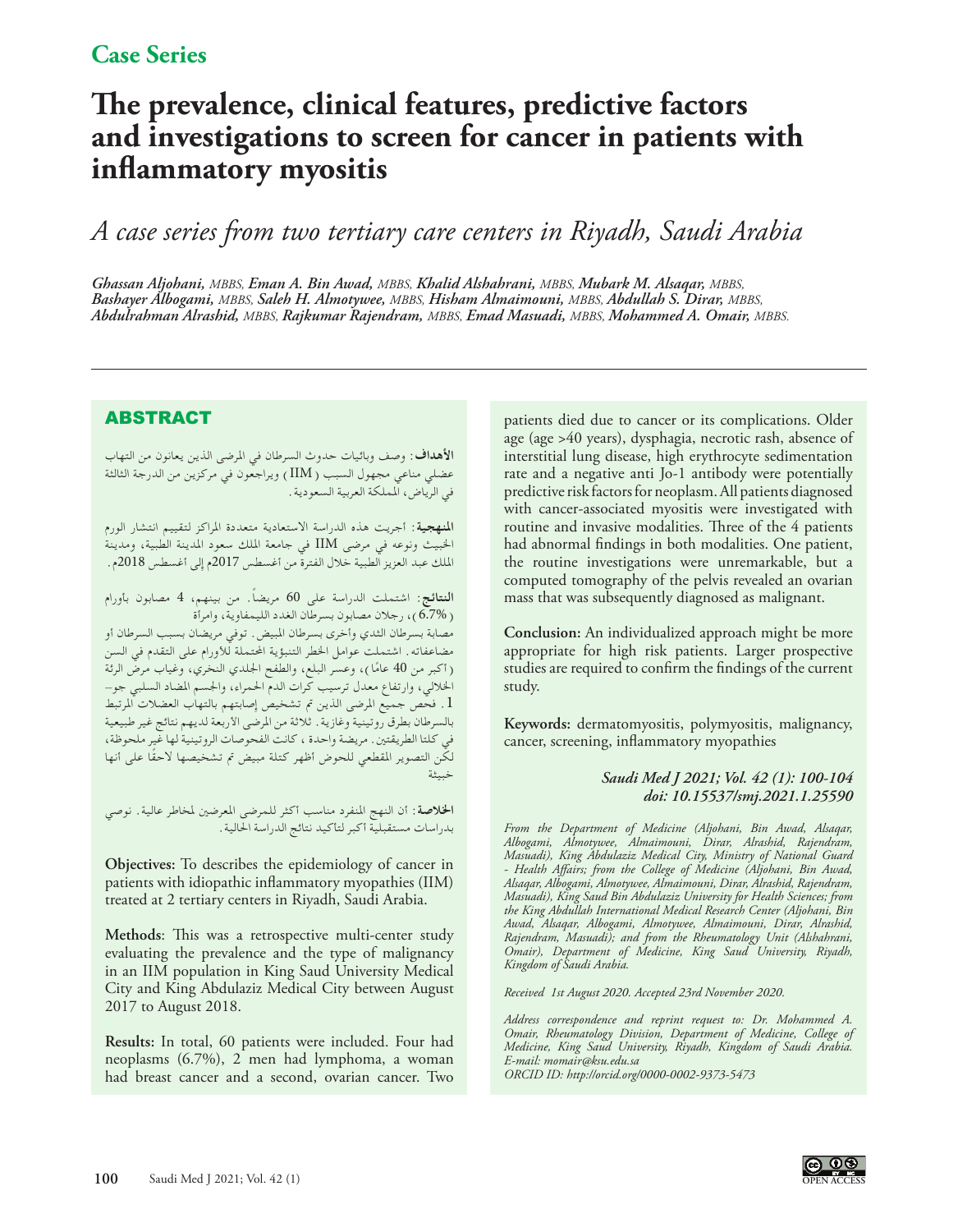Idiopathic inflammatory myopathies (IIM) are<br>subdivided in 3 categories, including adult<br>damageometric (DM) submarries (DM) and I diopathic inflammatory myopathies (IIM) are dermatomyositis (DM), polymyositis (PM), and inclusion body myositis (IBM). The old standard for the diagnosis of IIM is the Bohan and Peter diagnostic criteria using clinical, laboratory, and pathological features.<sup>1,2</sup> It is known that inflammatory myopathy (IM) may be a paraneoplastic phenomenon and its association with malignancy is a poor prognostic factor and correlates with mortality.3 The prevalence of neoplasms in patients with IM varies in the literature. There are some studies from Asia, Australia, China, and Malaysia; however, the prevalence in the Middle East remains uncertain. In Saudi Arabia, only one case series of 22 patients reported malignancy identified in 5 women (22.7%) and the mortality rate due to malignancy was  $4.5\%$ <sup>4</sup> We investigated the prevalence and type of malignancy in IIM patients receiving treatment at 2 tertiary referral centers in Riyadh, Saudi Arabia. We also evaluated the clinical and laboratory findings which may predict the risk of cancer and assessed the investigations used to screen for malignancy in this cohort.

**Methods.** This was a retrospective multi-center study evaluating the prevalence and the type of malignancy in an IIM population in King Saud University Medical City and King Abdulaziz Medical City between August 2017 to August 2018. Ethical approval for this study was obtained from the Institutional Review Boards of King Abdullah International Medical Research Center and King Saud University Medical City. This retrospective chart review included 60 patients attending 2 tertiary care centers in Riyadh, Saudi Arabia. All were diagnosed with either DM or PM according to the American College of Rheumatology/European League Against Rheumatism classification criteria<sup>5</sup> and had a clinical or histopathological diagnosis consistent with IM. Patients with juvenile myositis, IBM, drug induced myositis, overlap myositis and a diagnosis of malignancy more than 2 years prior to the diagnosis of myositis were also excluded.

The medical files of each patient were retrieved from the Records Departments of both hospitals. A prepared

**Disclosure.** This study was supported by the College of Medicine Research Centre and the Deanship of Scientific Research of King Saud University, Riyadh, Saudi Arabia. Authors have no conflict of interests, and the work was not supported or funded by any drug company.

paper-based instrument was used to standardize data collection. The primary outcome was the development of malignancy within 2 years before or 5 years after the diagnosis. In addition to demographic information, data related to symptoms (proximal weakness, necrotic or atypical rash, dysphagia, arthralgia), signs (interstitial lung disease (ILD), Raynaud phenomenon, mechanic's hands, fever), laboratory results (urine analysis, anemia, cholestasis, C-reactive protein and erythrocyte sedimentation rate, serum creatine kinase, anti Jo-1 antibodies, antinuclear antibodies, complement C4) and pathology (muscle biopsy), and treatment was collected. Other myositis specific autoantibodies were not tested.

The investigations used to screen for malignancy included laboratory and radiological tests, including a chest x-ray and computed tomography (CT) of the chest, abdominal and pelvis, thyroid ultrasound, upper gastrointestinal endoscopy, and colonoscopy in patients with a positive fecal occult blood test. In addition, a breast ultrasound, mammogram and CA125 were carried out for women and prostate-specific antigen (PSA) for men as well as a DEXA bone density scan. Interstitial lung disease was diagnosed by high-resolution CT of the chest. Dysphagia was defined by difficulty in swallowing water or food, barium swallow findings or the requirement for a nasogastric tube feeding after exclusion of all other causes. If the patient was found to have a malignancy, additional data was collected on the date of diagnosis of the malignancy regarding the diagnosis of IIM and the site of the malignancy. The data were compared with the historical data from Saudi Arabia reported by Al-Ballaa et al.<sup>4</sup>

Data were analyzed using the Statistical Package for Social Sciences version 20.0 (Armonk, NY: IBM Corp.). Categorical data were presented as frequency and percentage. Nominal data were presented as mean and standard deviation. A Fisher exact test was used to overcome the relatively small sample size. Statistical significance was accepted if the *p*-value  $\leq 0.05$ .

**Results.** A total of 80 patient files were reviewed of which 20 patients did not fulfill the inclusion criteria. Finally, 60 patients were included in this case series, 45 patients from the first institution and 15 from the second institution. Dermatomyositis was diagnosed in 31 cases with 29 cases of PM. The age ranged from 19 years to 85 years. Distribution included 16 (26.7%) patients were less than 40 years, while 17 (28.3%) were older than 60 years and the remaining (45%) were between 40-59 years of age. Forty-six (76.7%) were females. Of the 60 IIM cases, 2 DM cases had cancer, one breast cancer and the second lymphoma. In the PM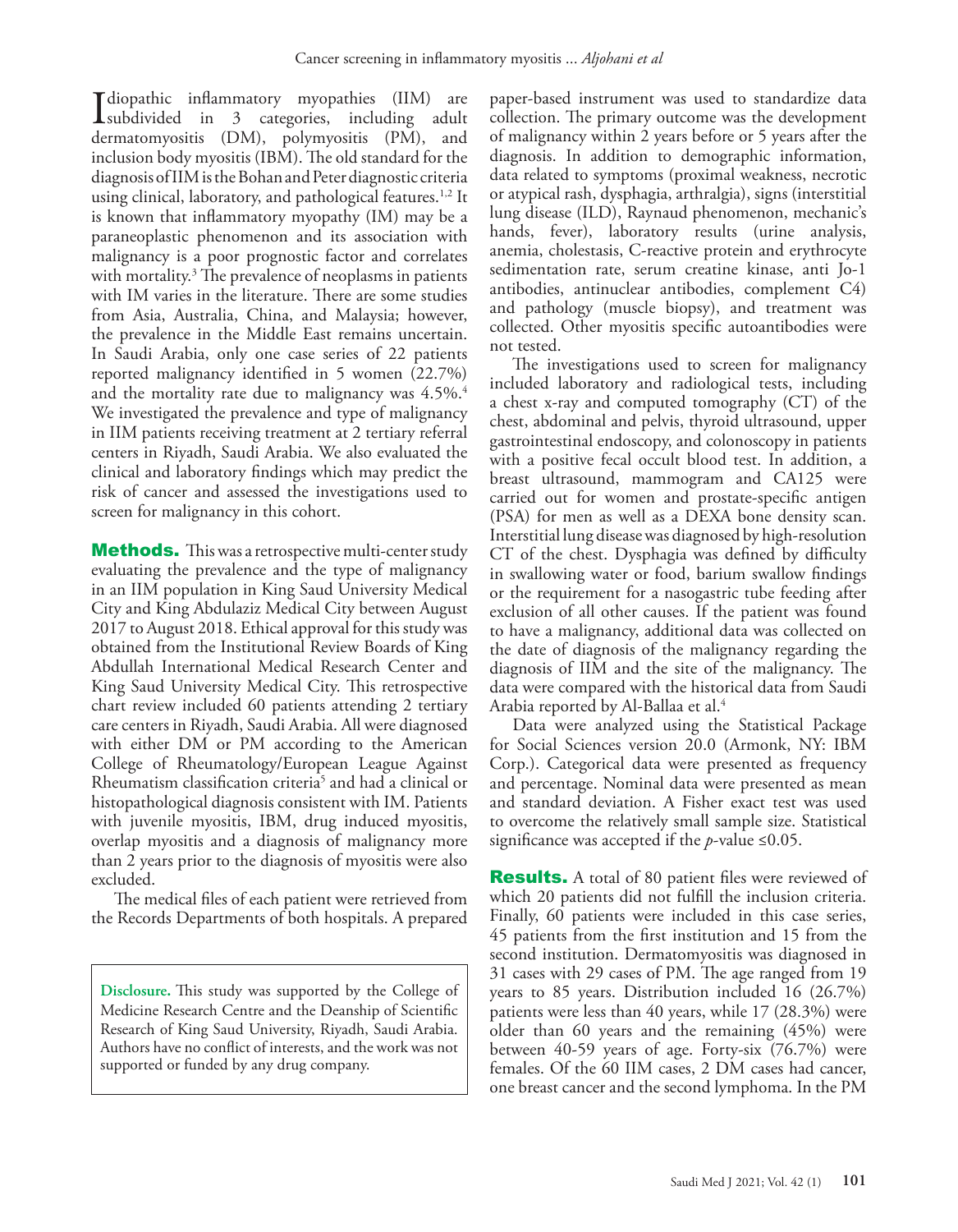group, there was one case of ovarian cancer and one case of lymphoma. In total, 4 cases (6.7%, *p*=0.0536), which was not statistically different from the previous data from Saudi Arabia reporting malignancies in 5 of 22 (22.7%) cases with IIM.

The most frequent presentation of IIM in this cohort included arthritis and polyarthropathy (60%), fever (35%) and rash (28%). Dysphagia (20%), interstitial lung disease (25%), Raynaud phenomenon (3%) and mechanical hands (2%) were less frequent.

Regarding the clinical presentation of the 4 cases with malignancy, 2 had dysphagia, 3 presented with fever and one had an atypical rash. None of the patients with malignancy had ILD. These variables were not predictive of a risk of neoplasm in patients with IIM (Fishers exact test, *p*>0.05).

The diagnosis of IIM was confirmed pathologically in 65%. Antinuclear antibodies were present in 90% and in the majority, the inflammatory markers were elevated (ESR, 61%; CRP, 56%). In 47%, the CK activity was increased, 43.3% were anemic and 26.7% had cholestatic liver function tests. However, only 6 (10%) had a positive anti Jo-1 and 8.3% had a low complement c4. The urine analysis was abnormal in only 6.7%.

Antinuclear antibody was positive in all 4 patients with neoplasia associated with IIM and the CK activity was high. Three cases were anemic, 50% had cholestasis and hematuria with the anti Jo-1 positive in one case.

All patients with neoplasia had a pathological diagnosis of malignancy. Malignancy was diagnosed 0-5 years after the diagnosis of IIM. Two cases were diagnosed with malignancy at presenting with IIM and 2 cases died of malignancy.

The most frequent investigation used to screen for malignancy was chest radiography (98%), DEXA scan (48%), pan CT (47%), and fecal occult blood (38%). Tumor markers, mammogram and EGD were performed less often (28%-36%). A thyroid ultrasound (12%) and colonoscopy (10%) were infrequently requested (**Figure 1**). The malignancy cases in the current study have been evaluated with routine and invasive modalities. Three out of 4 (75%) cases had abnormal findings in both modalities, but one patient



Figure 1 - Cancer diagnostic screening tests performed and their frequency. CEA: carcinoembryonic antigen, CA 19-9: cancer antigen 19-9, CA 125: cancer antigen 125, PSA: prostate-specific antigen, EGD: esophagogastroduodenoscopy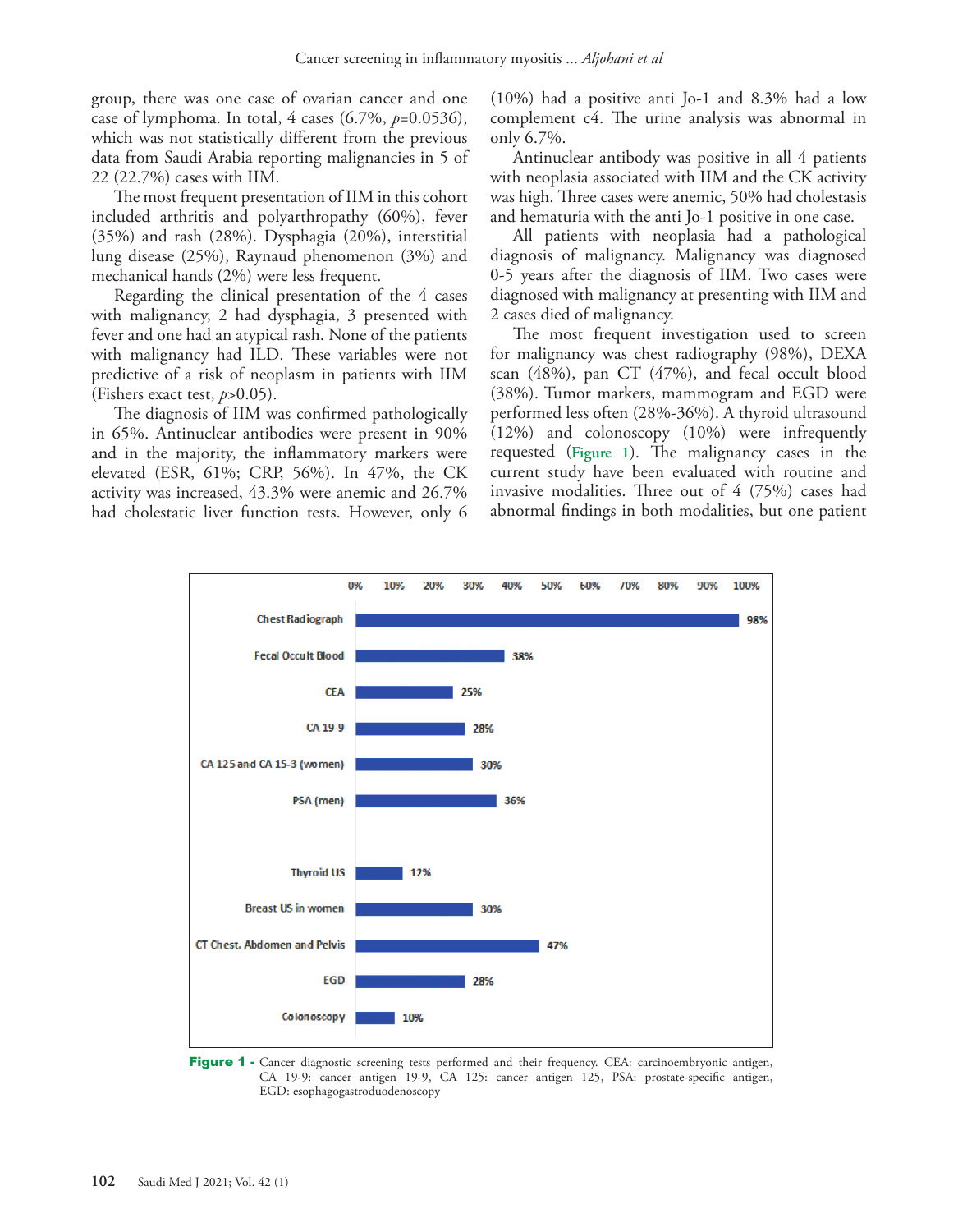had unremarkable routine investigations. However, a CT of the pelvis revealed an ovarian mass, diagnosed as ovarian cancer.

All patients received corticosteroids as first line therapy. However, the second line treatment varied. The majority of the cases received azathioprine (38%), mycophenolate mofetil (30%), and methotrexate (23%). Immunoglobulins (3.3%) and rituximab (5%) were less frequently prescribed.

**Discussion.** Several studies investigated this phenomenon. However, the data vary greatly. For example, of 94 patients with IIM in Jordan, 4 (4.3%) were diagnosed with malignancy.6 However, an Australian retrospective chart review reported malignancy in 21% of 373 patients diagnosed with IIM between 1980 and 2009.7 Resources and advances in technology will significantly improve the screening of patients with malignancy. Though not statistically significant, it is noteworthy that a quarter of a century after Al-Ballaa et al. reported malignancies in 5 (22.7%) of 22 patients with IIM in Saudi Arabia; malignancy was identified in only 6.7% in the current cohort. $4$  We believe that the previous study overestimated malignancy prevalence due to small sample size.

In the current case series, there was no difference in the risk of developing malignancy in terms of gender. In contrast to the previous Saudi study.4 Literature also reports contradictory gender findings. Several studies from Australia,<sup>7</sup> Malaysia,<sup>8</sup> and Japan,<sup>9</sup> reported the male gender as a risk factor, though case series from South India,<sup>10</sup> and Korea.<sup>11</sup>

Older age at presentation with IIM is considered a predictive risk factor for the association of cancer with IIM. In our cohort, all patients with cancer were over 40 years of age. This observation is consistent with data from Asian and Western populations.8-12

Lymphoma was the most frequent malignancy observed in our cohort, with both patients were males. Breast and ovarian cancer were diagnosed in the women. Other malignancies reported in patients with IIM include lung, prostate, colon, pancreas and other hematological malignancies.<sup>12-14</sup>

Similar to data from previous studies, $15$  the spatial relation between IIM and malignancy varies with two patients were diagnosed with cancer within 12 months of their diagnosis with IIM, one after 3 years and the fourth, 5 years after the initial presentation.

Fever, arthralgia and rash were the most frequent presenting symptoms in our cohort of IIM patients. Of the four patients with cancer, none had ILD and two had dysphagia. Dysphagia and the absence of ILD have been reported as predictive of cancer in patients

with IIM.<sup>15</sup> All four patients with cancer in our cohort had a high ESR and increased CK activity; ANA was positive in three and anti Jo-1 antibodies were absent. The association of these findings with increased risk of malignancy are supported in literature.<sup>15</sup>

The investigations most frequently used for screening were chest x-ray, pan CT and faecal occult blood. Endoscopy, thyroid and breast imaging were performed in a small proportion  $\left( <\frac{30}{\%} \right)$ . All four patients who were diagnosed with cancer-associated myositis in our cohort, were investigated with routine and invasive tests. The results of the routine investigations were abnormal in three patients. However, in one case, despite the normal results of the routine investigations, a CT pelvis revealed an ovarian mass that was subsequently found to be ovarian cancer.

Our observations are consistent with literature<sup>16</sup> emphasizing the importance of extensive screening for cancer at the diagnosis with IIM and during follow-up. However, there are no clear guidelines on which investigations should be performed to screen for malignancy in patients with IIM. The American Cancer Society (ACS) recommends screening for breast cancer in women of average risk from the age of 45 years.<sup>17</sup> However, breast cancer has previously been reported in patients with IIM younger than  $45$  years.<sup>18</sup> In Saudi Arabia, the mean age of breast cancer diagnosis is 55.93±15.96 years which is one decade older than our patient.19

In terms of treatment received, all patients in our cohort received steroids, but the second line immunosuppression therapy varied. Azathioprine, mycophenolate mofetil and methotrexate were most frequently used. Mycophenolate mofetil was often used in patients with associated malignancies.

The mortality in our case series due to malignancy was high. Of the four patients with cancer, two patients died from cancer related complications. However, 29 patients without cancer died from infection or the progression of ILD, supported by literature reporting infection and ILD as the most frequent causes of mortality in patients with IIM.20,21

Study limitation of our study include small sample size, unavailability of non-Jo-1 antibodies and lack of a control population.

In conclusion, the prevalence of cancer in our cohort was 6.7%. Lymphoma was the most frequent neoplasm, followed by breast and ovarian cancer. The mean time of diagnosis with malignancy was 12 months after the onset of IIM. Older age, dysphagia, necrotic rash, absence of ILD, high ESR, and a negative anti Jo-1 are potential predictive risk factors for the development of neoplasia. The diagnosis of breast cancer in a